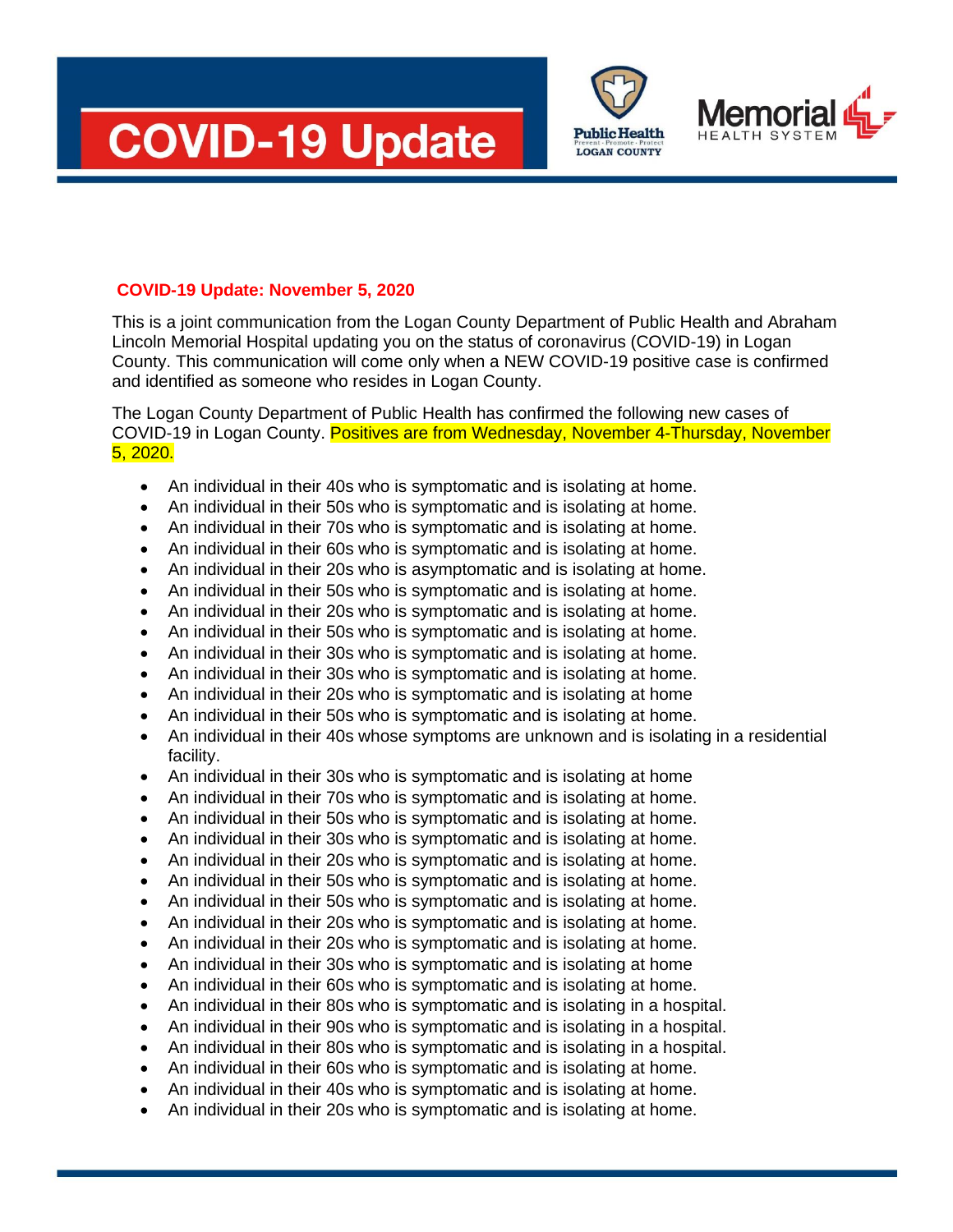# **COVID-19 Update**





- An individual in their 20s who is symptomatic and is isolating at home.
- An individual in their 40s whose symptoms are unknown and is isolating at home.
- An individual in their 40s who is symptomatic and is isolating at home.
- An individual in their 20s who is symptomatic and is isolating at home.
- An individual in their 40s who is symptomatic and is isolating at home
- An individual in their 40s who is asymptomatic and is isolating at home.
- An infant who is asymptomatic and is isolating at home.
- A teenaged child who is symptomatic and is isolating at home.

The total number of confirmed positive cases in Logan County is now **765** including **589** individuals who have recovered, 127 active cases and 6 fatalities.

# **Logan County Data**

A continually updated table of Logan County data is maintained by the Logan County Department of Public Health and is available at [www.lcdph.org.](http://www.lcdph.org/)

NOTE: A recovered individual is someone who has tracked their symptoms twice daily and reported that they have been fever free for 24 hours to the Logan County Department of Public Health. The total number of positives on the Logan County dashboard represents a historical running total of confirmed positive cases. Recovered individuals are never removed from the total number of positives.

# **Statewide Data**

A continually updated map of statewide data is maintained by the Illinois Department of Public Health and available online at: [https://www.dph.illinois.gov/topics-services/diseases-and](https://www.dph.illinois.gov/topics-services/diseases-and-conditions/diseases-a-z-list/coronavirus)[conditions/diseases-a-z-list/coronavirus](https://www.dph.illinois.gov/topics-services/diseases-and-conditions/diseases-a-z-list/coronavirus)

# **New Mitigation Plan**

Logan County and much of the State of Illinois has seen a recent surge in the number of COVID-19 infection rates as more people are venturing out and taking fewer preventative precautions. Logan County is just one of 19 counties encompassing Region 3 of the Restore Illinois Governor's recovery plan which is designed to track regional activity and address detected resurgences through appropriate mitigation actions. One of the determining factors is whether a region has averaged greater than or equal to an 8% positivity rate for three consecutive days (7 day rolling). The State announced this week that Region 3 has attained this level and are now requiring Region 3 and Logan County to enter tier 1 action level to combat the resurgence which will become effective Sunday, November 1st.

What will this mean for local businesses? According to the mitigation plan, among other requirements, restaurants and bars can only serve food and drink outdoors with tables 6 feet apart with each not exceeding 6 people. In addition, restaurants and bars must close by 11 p.m. and not reopen before 6 a.m. the following day. Office workers are urged to continue working